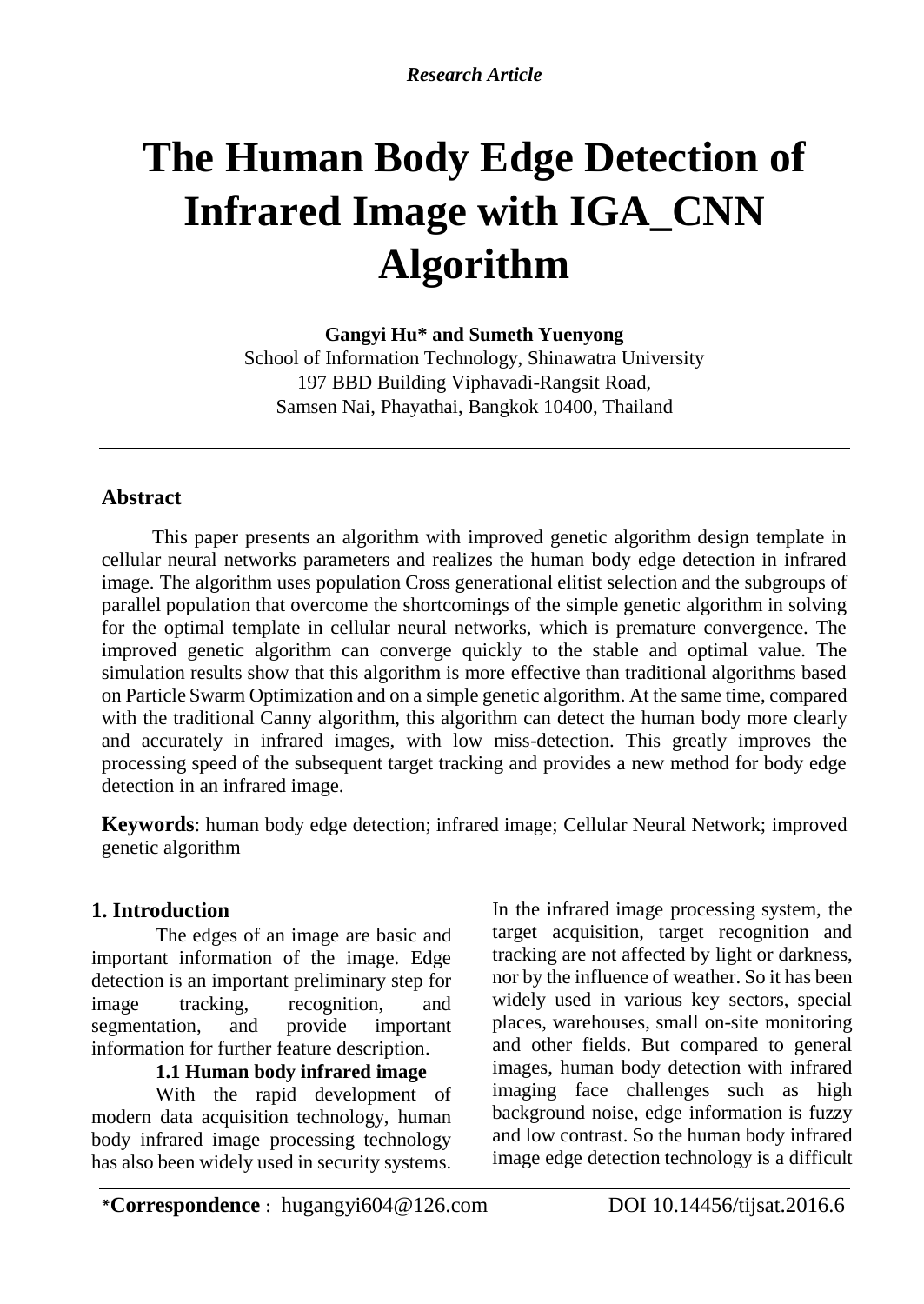technology. To solve the edge detection of human body in infrared images will have significant contribution for infrared image processing, and has become the focus of many researchers.

#### **1.2 The contribution of this paper**

 A. It's the first application of cellular neural network theory to the body edge detection in infrared image, which introduces a new method of human body edge detection in infrared image.

 B. Unlike the traditional genetic algorithm, our algorithm uses population Cross generational elitist selection and the subgroups of parallel genetic thought, which can converge quickly to achieve a stable and global optimal value, and also avoid local optimal solutions.

C. The improved genetic algorithm was used to get the CNN template, which is then used for the human body edge detection in infrared image. It was found that it can quickly and accurately get the body image edge, and avoid false detection of buildings and cars and other objects. This provides the information needed for any follow-up processing.

D. The detection process of this algorithm uses fewer iterations, less operation time and has stable convergence, which can be referenced for future works.

# **2. Research background**

#### **2.1 Cellular Neural Network**

 A Cellular Neural Network (CNN) was proposed by L.O.Chua and L.Yang in 1988 for use in image, video signal processing, robotic, biological visions and high brain functions.

 It consists of a large number of cellular components, and only adjacent cells can communicate directly. Each cell consists of a linear capacitor, a nonlinear voltage controlled current source and a small amount of linear circuit resistance. A group of cells are interconnected within a limited region. All state variables have continuous value, but the

time value doesn't need to be continuous. This allows for the realization of real-time signal processing in the digital domain<sup>[1]</sup>.

# **2.2 The Cellular Neural Network structure model and the proof of stability**

Figure 1 is a cellular neural network with 3 x 3 local interconnection model structure. In fact, the whole structure of CNN is composed of M x N cells component, and the cell in the  $i$  line and the  $j$  column will only be connected by the neighbor cell. The cells which is not directly connected communicate by acting through dynamic propagation<sup>[4]</sup>.



**Fig.1.** The model structure chart of  $C_{ij}$  cells in neural network.

The neighborhood of  $N_{ij}(r)$  is defined as:

 $N_i(f) = \{C_{ab} | \max(|a - i|, |b - j|) \leq r, 1 \leq a \leq M, 1 \leq b \leq N\}$ , where r is the radius of the neighborhood of cellular  $C_{ij}$ , and  $C_{ab}$  is the cell of the neighborhood of cellular  $\mathcal{C}_{ij}$ . In the M x N local interconnect model structure, any cell *Cij* , is composed of linear circuit and nonlinear circuit. Each cell of  $C_{ij}$  contains the input variables, output variables, state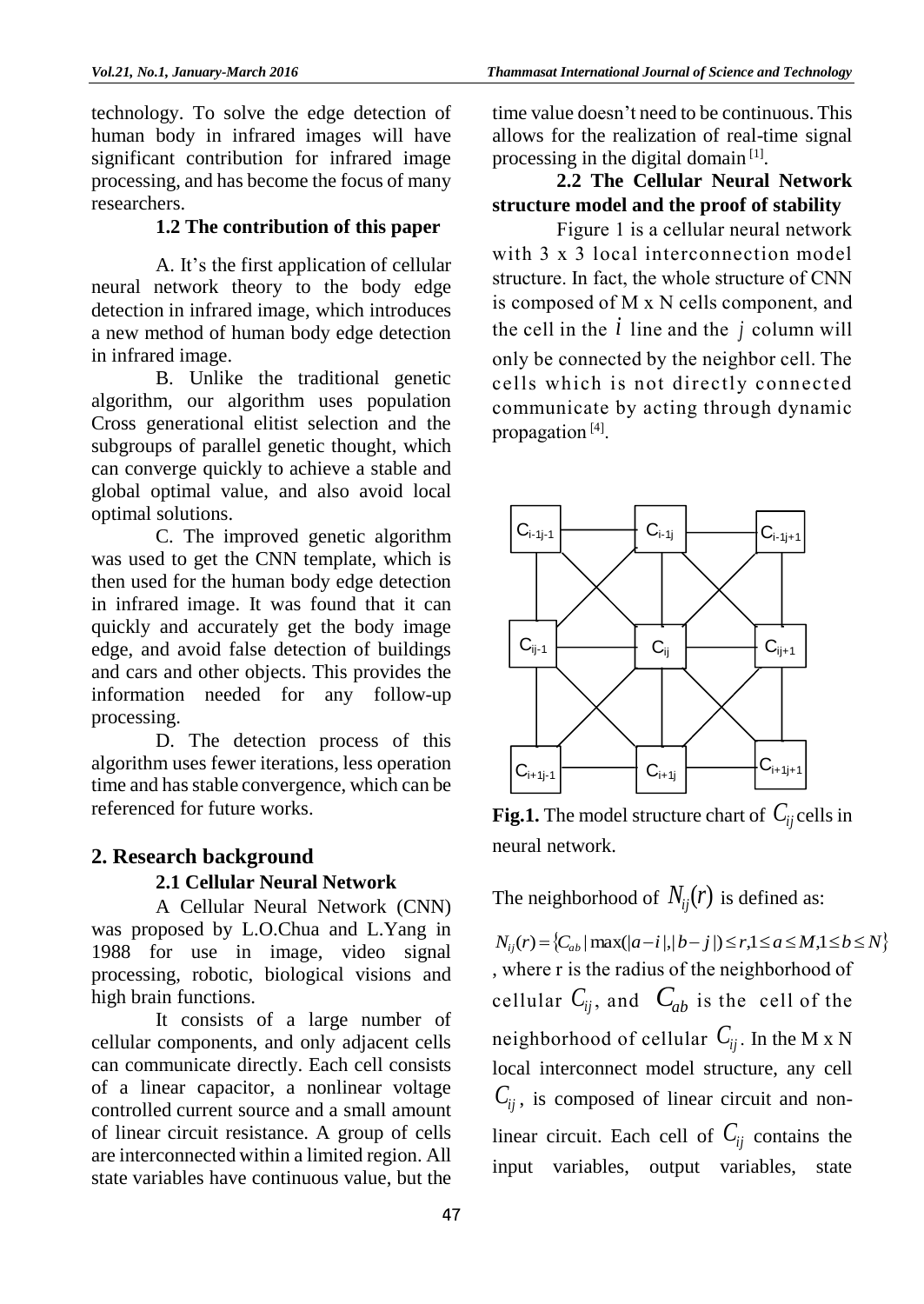variables and threshold. Using a first-order nonlinear differential equation the dynamic equation for cellular  $C_{ij}$  can be represented  $a s^{[3]}$ 

$$
C\frac{dx_{ij}(t)}{dt} = -\frac{x_{ij}(t)}{R_x} + \sum_{k,l \in N_{ij}(r)} A_{kl} y_{kl}(t) + \sum_{k,l \in N_{ij}(r)} B_{kl} u_{kl} + I_{ij}
$$

where  $1 \le i \le M$ ,  $1 \le i \le N$ ,  $x_{ij}$  is a state variable,  $y_{kl}$  is an output variable,  $u_{kl}$  is an input variable,  $I_{ij}$  is the threshold, A is the feedback coefficient matrix and *B* is the control coefficient matrix.

 The output equation of a standard for CNN is

$$
y_{ij}(t) = \frac{1}{2}(|x_{ij}(t) + 1| - |x_{ij}(t) - 1|) = f(x)
$$

where  $1 \le i \le M$ ,  $1 \le i \le N$ , the output function of  $f(x)$  is a piecewise linear function. Generally speaking, A, B and I define the CNN template. They decide the direction and the function of the dynamic changes of the cellular neural network. The design of A, B and I in CNN is to achieve the purpose of image processing.

 In the application of human body edge detection in infrared image, the CNN in the process of image processing has to constantly update its state to finally reach a stable state. It also means that the CNN must be a completely stable network. Here we use the Lyapunov function method to analyze the dynamic nonlinear stability of CNN.

 The Lyapunov function of cellular neural network is<sup>[7]</sup>,

$$
E(t) = -\frac{1}{2} \sum_{(i,j)} \sum_{(k,l)} A_{kl} y_{kl}(t) y_{ij}(t) + \frac{1}{2R_x} \sum_{(i,j)} y_{ij}^2(t)
$$

$$
- \sum_{(i,j)} \sum_{(k,l)} B_{kl} u_{kl} y_{ij}(t) - \sum_{(i,j)} I_{ij} y_{ij}(t)
$$

According to the definition above, as long as  $E(t)$  is bounded, and with the increasing time of  $t$ ,  $E(t)$  decreased monotonically, CNN is stable. On this basis and from the previous equation, we get that,

$$
E(t) = -\frac{1}{2} \sum_{(i,j)} \sum_{(k,l)} A_{kl} y_{kl}(t) y_{ij}(t) + \frac{1}{2R_x} \sum_{(i,j)} y_{ij}^2(t) - \sum_{(i,j)} \sum_{(k,l)} B_{kl} u_{kl} y_{ij}(t) - \sum_{(i,j)} I_{ij} y_{ij}(t)
$$
  

$$
\leq \frac{1}{2} \sum_{(i,j)} \sum_{\chi(k,l)} A_{kl} |A_{kl} y_{kl}(t)| + \frac{1}{2R_x} \sum_{(i,j)} y_{ij}^2(t) + \sum_{(i,j)} \sum_{(k,l)} B_{kl} |A_{kl} y_{kl}(t) |y_{ij}(t)| + \sum_{(i,j)} I_{ij} |A_{ij} y_{ij}(t)|
$$

Because of the state definition of cellular neural network, we know that

$$
|u_{ij}| \le 1, \quad |y_{ij}| \le 1, \text{ so,}
$$
  

$$
E(t) \le \frac{1}{2} \sum_{(i,j)} \sum_{(k,l)} |A_{kl}| + \frac{M.N}{2R_x} + \sum_{(i,j)} \sum_{(k,l)} |B_{kl}| + \sum_{(i,j)} I_{ij}|
$$

So *E*(*t*) is bounded. On the other hand, we compute the time derivative of *E*(*t*)

$$
\frac{dE(t)}{dt} = -\sum_{(i,j)} \sum_{(k,l)} A_{kl} \frac{dy_{ij}(t)}{dx_{ij}} \frac{dx_{ij}(t)}{dt} y_{kl}(t) \n+ \frac{1}{R_x} \sum_{(i,j)} \frac{dy_{ij}(t)}{dx_{ij}} \frac{dx_{ij}(t)}{dt} y_{ij}(t) \n- \sum_{(i,j)} \sum_{(k,l)} B_{kl} u_{kl} \frac{dy_{ij}(t)}{dx_{ij}} \frac{dx_{ij}(t)}{dt} \n- \sum_{(i,j)} I_{ij} \frac{dy_{ij}(t)}{dx_{ij}} \frac{dx_{ij}(t)}{dt}
$$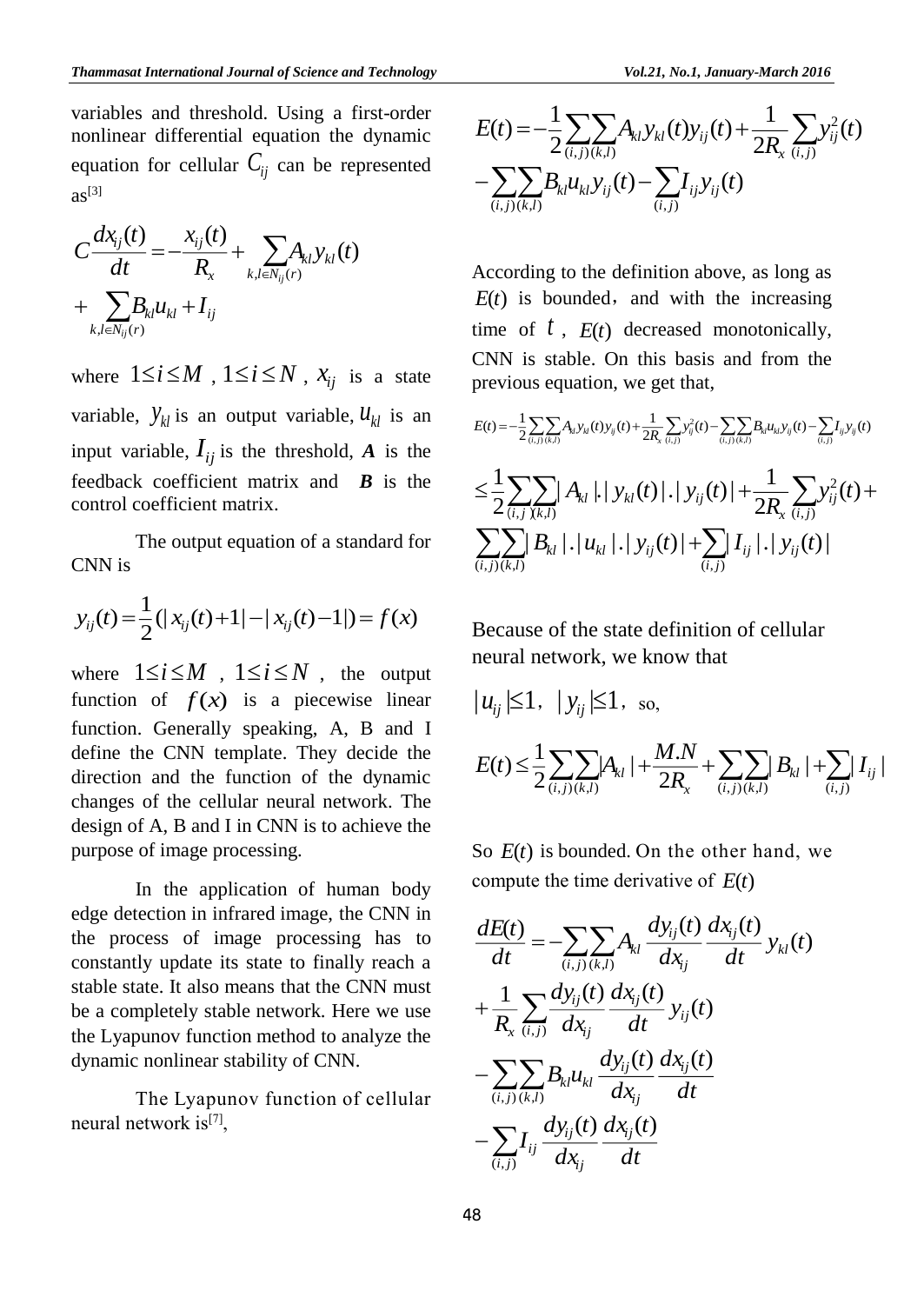By the output equation of the standard CNN which is

$$
y_{ij}(t) = \frac{1}{2}(|x_{ij}(t) + 1| - |x_{ij}(t) - 1|) = f(x),
$$

shows that,

$$
\frac{dy_{ij}(t)}{dx_{ij}(t)} = \begin{cases} 1, & |x_{ij}| < 1 \\ 0, & |x_{ij}| \ge 1 \end{cases}
$$

Because  $C_{ij}$  can only be connected with the adjacent cell element, we have

$$
\frac{dE(t)}{dt} = -\sum_{(i,j)(k,l)} \sum_{j} A_{kl} \frac{dx_{ij}(t)}{dt} y_{kl}(t) \n+ \frac{1}{R_x} \sum_{(i,j)} \frac{dx_{ij}(t)}{dt} y_{ij}(t) \n- \sum_{(i,j)(k,l)} \sum_{j} B_{kl} u_{kl} \frac{dx_{ij}(t)}{dt} - \sum_{(i,j)} I_{ij} \frac{dx_{ij}(t)}{dt} \n= 1.48\sqrt{2}
$$

$$
\sum_{(i,j)}\frac{dx_{ij}(t)}{dt} \left[ -\sum_{(k,j)} A_{kl} y_{kl}(t) + \frac{1}{R_x} y_{ij}(t) - \sum_{(k,j)} B_{kl} u_{kl} - I_{ij} \right]
$$
  
= 
$$
-\sum_{(i,j)} \left[ \frac{dx_{ij}(t)}{dt} \right]^2 C \le 0
$$

We can be sure that  $E(t)$  is monotonically decreasing. That is to say that CNN always reduces the energy in the direction of movement, and eventually achieves stable state.

#### **2.3 The adjustment range of the CNN input value**

 If we use the CNN for image processing, in order to meet the CNN's constraints, we must adjust the range of input values as follows:

 A. For the 8 bit gray image, the original pixel value is  $g_{ij} \in \{0,1,\dots,255\}$ , but the  $u_{ij}$  which is the external input of the CNN must satisfy  $|u_{ij}| \leq 1$ , so we must take the range of  $g_{ij}$  to be  $[-1.0,1.0]$  in a linear mapping as [6]

$$
u_{ij} = (1 - 2g_{ij} / 255) \in [-1.0, +1.0].
$$

 If the original gray image of the 0 (black) is mapped to the CNN 1.0 (black), and if the original gray image of the 255 (white) is mapped to the CNN -1.0 (white), the rest of the gray values from small to large are mapped to 1.0 until -1.0.

 B. For binary images, because the original pixel value of it is  $g_{ij} \in \{0,1\}$ . The value 0 (black) is mapped to the CNN 1.0 (black), and the value 1 (white) is mapped to the CNN -1.0 (white).

 The Cellular Neural Network has been widely applied in image processing. The key to applying CNN to image processing are the link weights which is also called the template. However some existing edge templates in the CNN template to the image detection can't achieve better effect than traditional methods. Therefore, edge detection based on CNN has become the research of coming up with a specific algorithm that can find the best template.

#### **3. The improved genetic algorithm**

The genetic algorithm is based on a population that evolves in generations. In every generation each individual must evaluate a fitness function and perform genetic operation to produce the offspring population. This will cause a problem when the population size is larger, more computation time is needed and convergence speed becomes slow. When the population size is large enough the genetic algorithm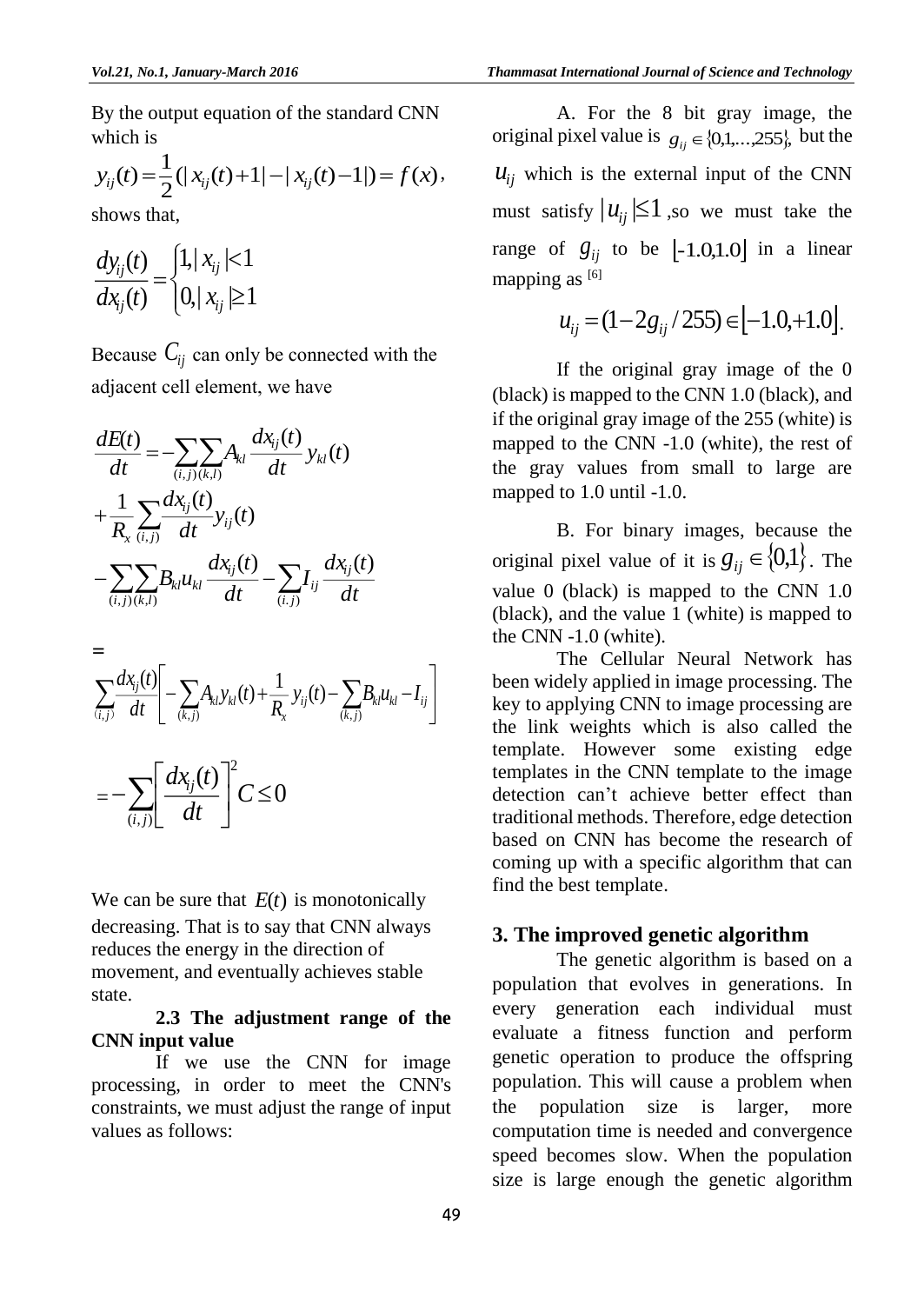becomes too slow and loses its original superiority. This paper combines the advantages of the genetic algorithm, and proposes an improved algorithm. This algorithm uses the cross generational elitist selection idea. The population is divided into parallel genetic treatment for N subpopulations and uses the multiple point crossover operation method. The proposed method can ensure robustness and improves the efficiency of search. This improved genetic algorithm was enhanced by the following 4 kinds of genetic operation. We contrast the improved genetic algorithm and traditional genetic algorithm in Table 1.

**Table 1.** The difference between the IGA and the GA.

| algorit<br>hm | Popula<br>tion                                                   | Selection                            | Cross<br>match | Variation                                            |
|---------------|------------------------------------------------------------------|--------------------------------------|----------------|------------------------------------------------------|
| <b>GA</b>     | One<br>populat<br>ion                                            | independe<br>nt.<br>selection        | Cross<br>match | Variation                                            |
| <b>IGA</b>    | populat<br>ion is<br>divided<br>into n<br>sub<br>populat<br>ions | First mix<br>up<br>Then<br>selection | Cross<br>match | First<br>Variation<br>Then<br>migration<br>operation |

## **3.1 Population division**

At first the population is divided into N sub populations with each sub population including n samples, and then running the genetic algorithm respectively for each sub population. Denoting them as  $GA(i=1,2,...N)$  , this can produce more excellent varieties for whole genetic algorithm for later.

## **3.2 Selection**

The algorithm will mix up the parent population and the crossover to generate new individual groups. Then they are sorted according to the value of fitness, and the most fit individuals are selected as a new generation of population. This will accelerate the spread of outstanding individuals, and also can improve the speed of convergence.

## **3.3 Cross match**

We used a certain probability of two parent individual chromosomes randomly paired with a cross pair, in order to produce two new individuals and at the same time to improve the global search ability of genetic algorithm.

### **3.4 Variation**

We use a small probability for the individual chromosome mutation. And using the excellent individual of one sub population instead of poor individual in another sub population (we call it migration operation). This will improve the random search ability of the algorithm and ensure the population diversity of the individual.

# **4. The setting of the Cellular Neural Network algorithm with the improved genetic algorithm**

This article uses the proposed improved genetic algorithm (IGA) to train the Cellular Neural Network. The global search ability and rapid convergence of the IGA algorithm makes it an appropriate algorithm to find the optimal template of CNN, which will improve its performance.

 First of all, after the infrared image is acquired, we use the IGA algorithm to design the CNN's optimal template. The CNN then uses the IGA designed template for dynamic operation of the infrared image. Finally, after convergence the output is a binary edge image. Figure 2 is a flow chart of using the cellular neural network to produce the human body edge detection in an infrared image. Figure 3 is a flow chart showing design of the CNN template by the IGA algorithm.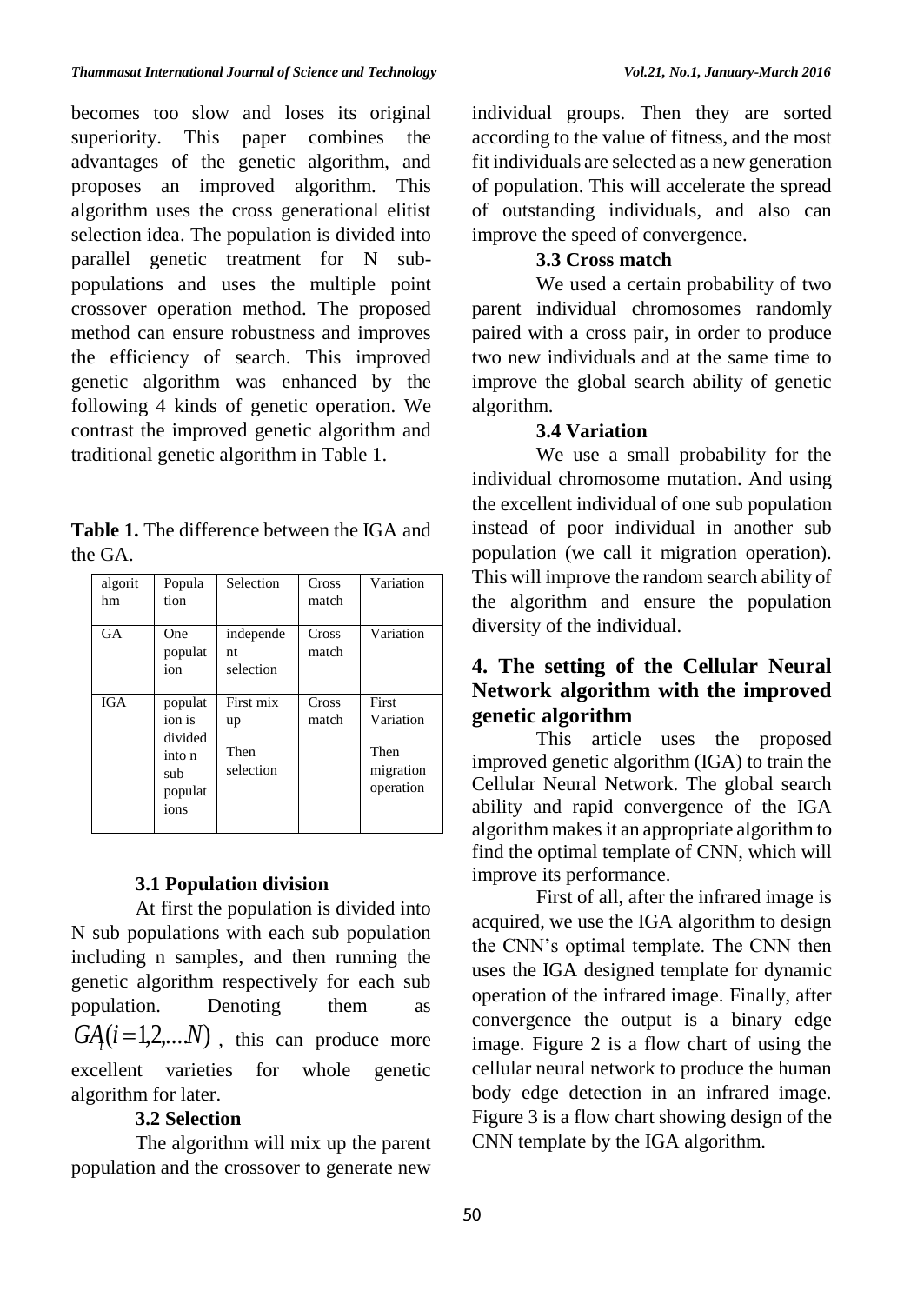# **4.1 Determine the population parameters**

At present, the general CNN edge detection uses the following template format  $<sup>[51]</sup>$ . This paper will mainly use the IGA</sup> algorithm to optimize this template for human body edge detection.

A-*template*, 
$$
A = \begin{bmatrix} 0 & 0 & 0 \\ 0 & a_1 & 0 \\ 0 & 0 & 0 \end{bmatrix}
$$
  
B-*template*,  $B = \begin{bmatrix} b_1 & b_2 & b_1 \\ b_2 & b_3 & b_2 \\ b_1 & b_2 & b_1 \end{bmatrix}$   $I = i$ 

By the above template format we can easily draw a conclusion that we only need to optimize the five parameters:  $a_1$ , $b_1$ , $b_2$ , $b_3$ , $i$ . In these templates,  $\boldsymbol{B}$  is the control coefficient matrix, it is a spatial filter; through the spatial filter movement for processing the image, it can get the better effect for smoothing noise.

# **4.2 The steps to optimize the CNN's template parameters using the IGA algorithm**

#### **A. Selection**

This algorithm first generates a new generation of population using crossover to generate new individuals and select excellent individuals from this new population. The specific approach is to use the fitness from the parent and offspring for sorting according to magnitude and choose the individuals with biggest fitness to form a new generation of population. This can speed up the spread of outstanding individuals, and can improve the convergence speed of the whole population. Assuming the previous generation and the current generation have population size  $M_1$ 

and  $M_2$ ,  $c_{ij}$  is the location of an individual in order in the population and  $\,sp\,$  is the selection coefficient. The linear ranking after the fitness of individuals can be represented by this formula.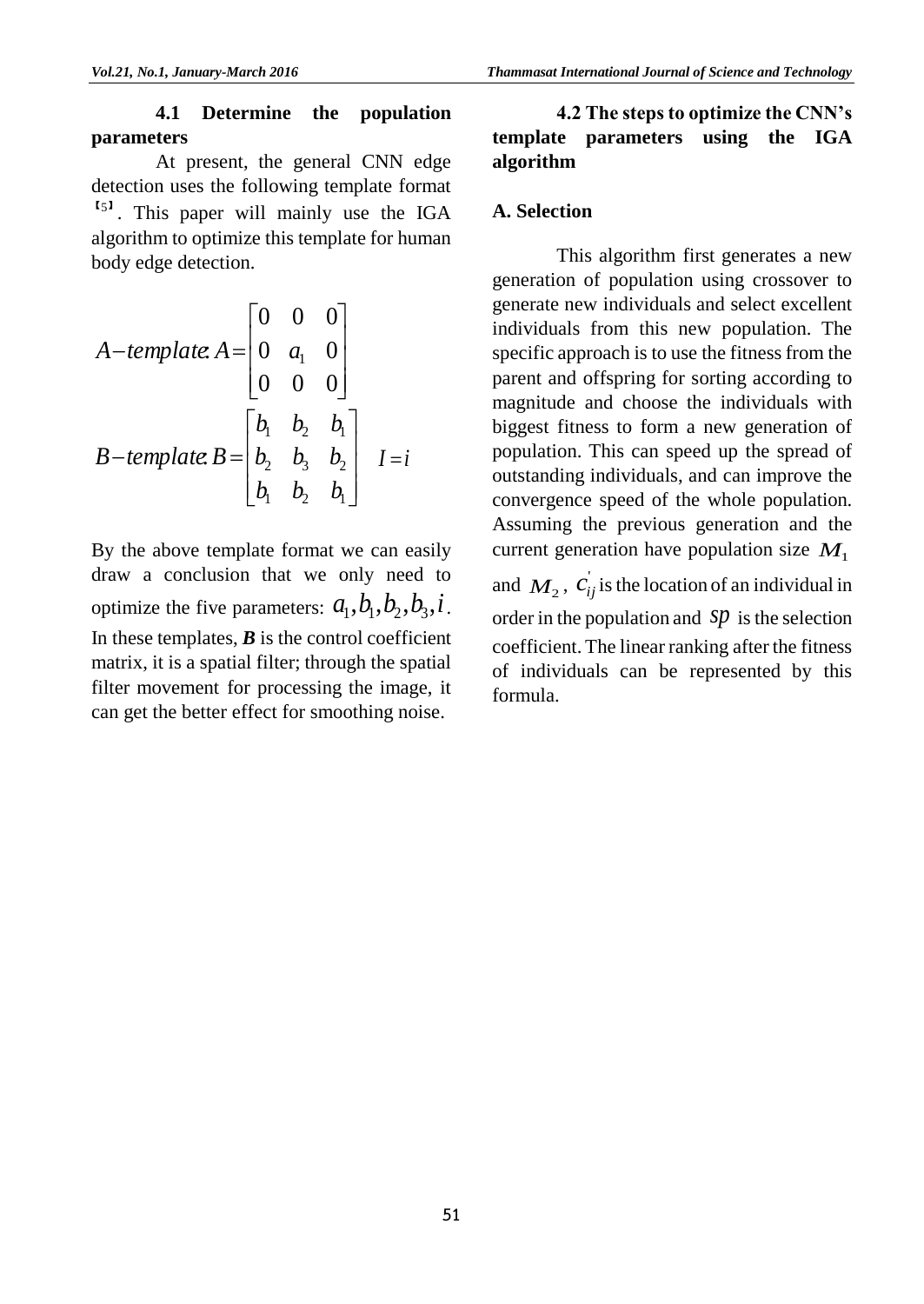

**Fig.2.** the flow chart which is used by **Fig.3.** the flow chart which is edge detection in infrared image. algorithm.

the cellular neural network for body designed for the CNN template by IGA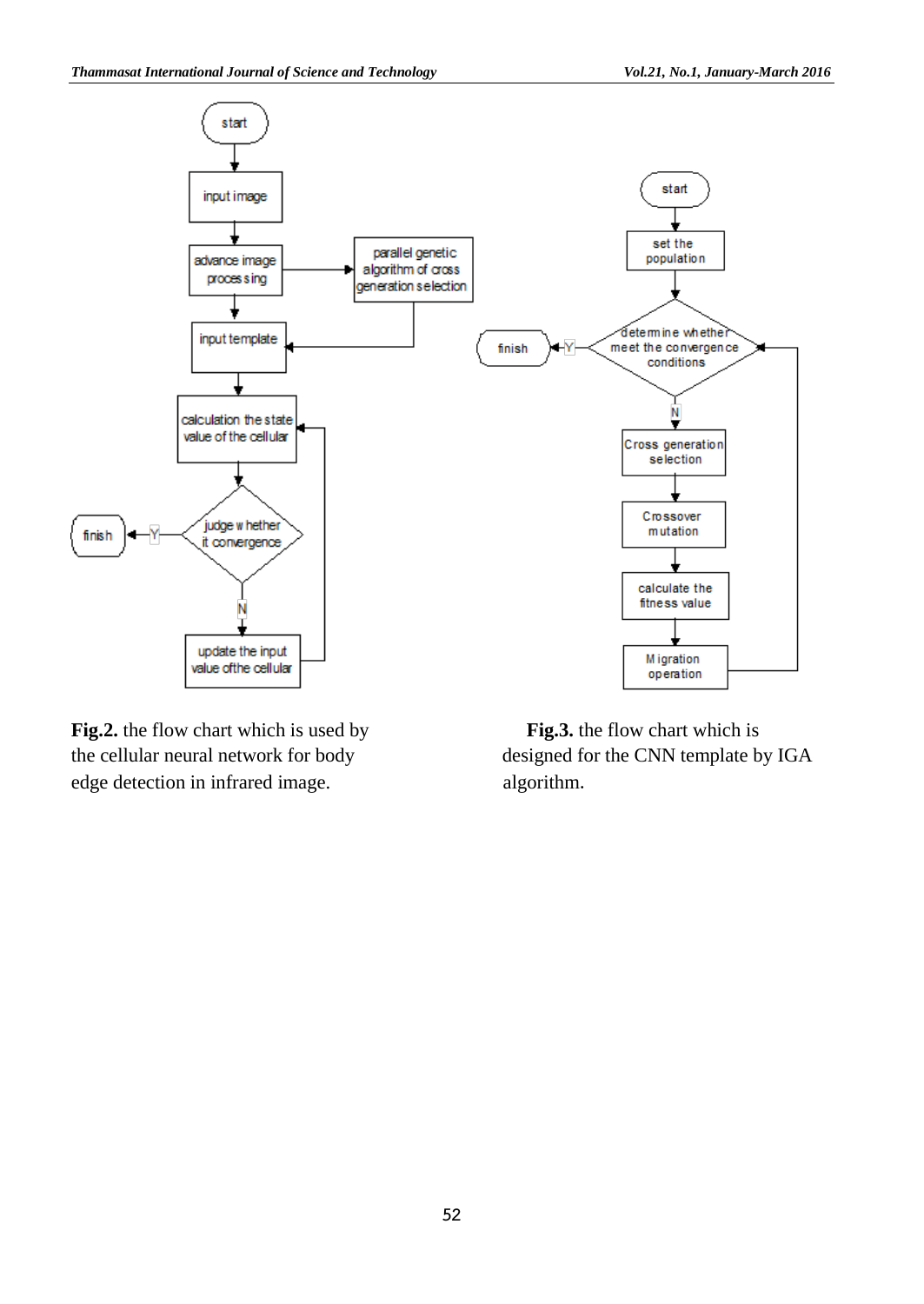$$
f(i) = 2 - sp + \frac{2(sp-1)(i-1)}{M_1 + M_2}
$$

In the above formula,  $sp \in [1.0, 2.0]$ , the individual selection probability is  $P_{ij}$ , which can be calculated by the Michalewicz formula  $p_i = c(1-c)^{i-1}$  where c is the selection probability of the first individual sort. In the specific practical application, we can use the threshold method for selection. Assuming that  $f_{avg}$  is the average fitness value of the whole population, the selection of the threshold can be set as  $k f_{avg}$ ,  $k \in [0,1]$ . If an individual's fitness is larger than the threshold, then it will be selected. On the other hand, in the evolution process, if we use an optimal individual from the adjacent sub populations to replace one of the worst individuals from their sub population this can speed up the spread of outstanding individuals, and can improve the speed of convergence.

#### **B. Cross**

Using the chromosome of the two parent individuals randomly paired with a crossover probability, two new offspring will be generated. In order to prevent premature local convergence and loss of an optimal solution, the probability of crossover is calculated in accordance with the following formula.

$$
p_{cross} = \begin{cases} k_1 \frac{f_{\text{max}} - f'}{f_{\text{max}} - f_{\text{avg}}}, f' \ge f_{\text{avg}} \\ k_2, f' < f_{\text{avg}} \end{cases}
$$

In the above formula,  $f_{\text{max}}$  is the maximum value of the fitness of individuals,  $f'$  is the fitness value for the larger fitness value of the

two cross individuals, and  $f_{avg}$  is the average value of fitness of the individuals for the whole population.

#### **C. Fitness function**

After the transient process phase, all outputs will reach a stable equilibrium point. Therefore, the Lyapunov function below is used as the fitness function<sup>[7]</sup>.

$$
E(t) = -\frac{1}{2} \sum_{(i,j)(k,l)} \sum_{j|k,l} A_{kl} y_{kl}(t) y_{ij}(t) + \frac{1}{2R_x} \sum_{(i,j)} y_{ij}^2(t)
$$

$$
- \sum_{(i,j)(k,l)} \sum_{j|k,l} B_{kl} u_{kl} y_{ij}(t) - \sum_{(i,j)} I_{ij} y_{ij}(t)
$$

In the above formula,  $A_{kl}$  is a feedback template of the cellular element,  $B_{kl}$  is a feedforward template of the cellular element,  $R_x$  is a linear resistance value, *l* is the threshold,  $u_{kl}$  is a input value of the cellular element, and  $y_{kl}$  is the output value of the cellular element.

#### **D. Variation**

Through the small probability of mutation for individual chromosome, the diversity of the population can be ensured. The following two equalities for  $a_{ij}$  were used for the mutation operation [6].

$$
a_{ij} = \begin{cases} a_{ij} + (a_{ij} - a_{\text{max}})^* f(g) & r > 0.5 \\ a_{ij} + (a_{\text{min}} - a_{ij})^* f(g) & r \le 0.5 \end{cases}
$$

and  $f(g) = r_1(1 - \frac{8}{2})^2$ max  $(g) = r_1(1 - \frac{8}{G_m})$  $f(g) = r_1(1 - \frac{g}{g})^2$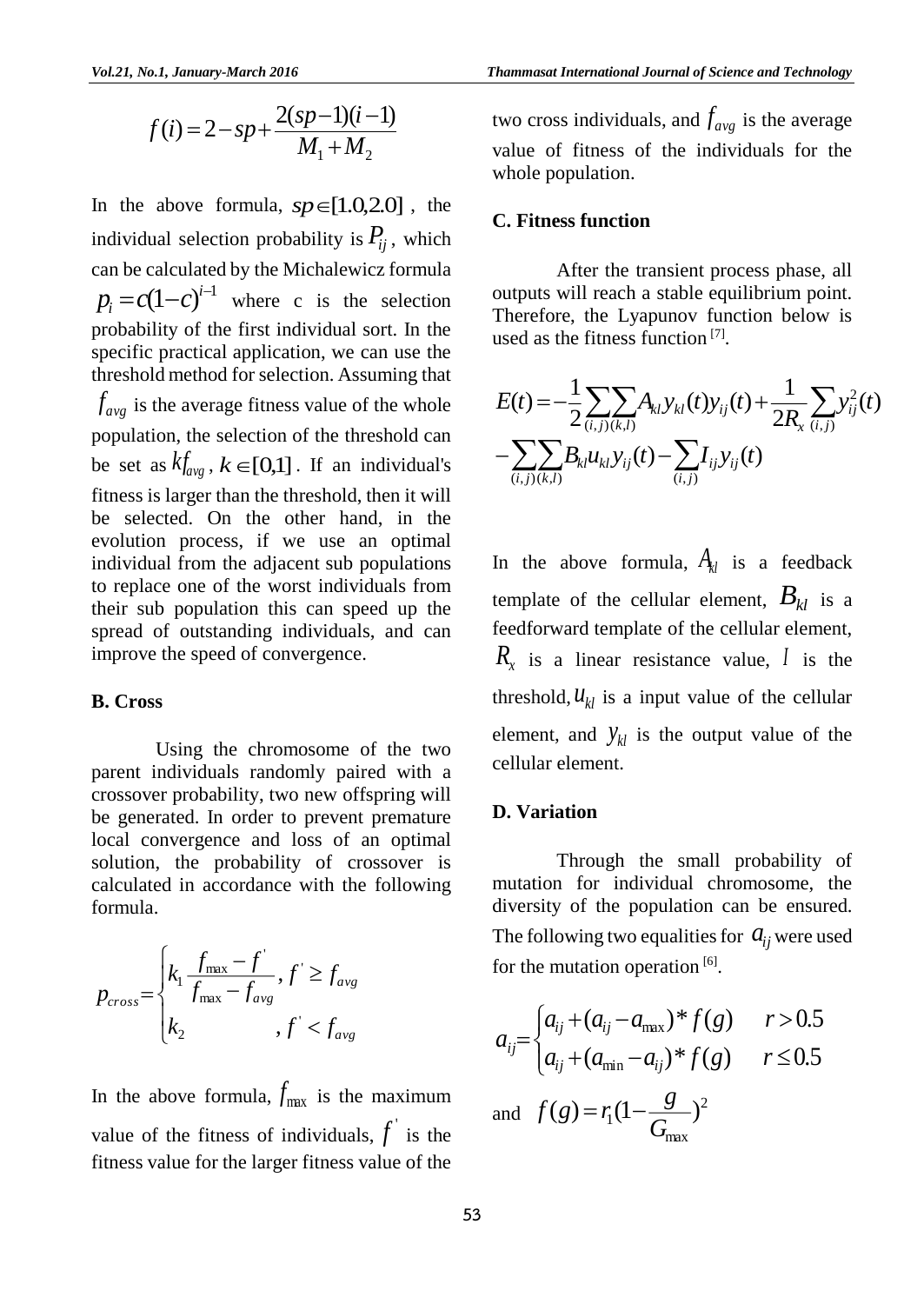In the above formula,  $a_{\text{max}}$  is the upper bound of chromosome decode for the individual which is  $a_{ij}$ , and  $a_{min}$  is the lower bound,  $r_1$  is a random number,  $\beta$  is the current number of iterations, and  $G_{\text{max}}$  is the largest number of evolution,  $r \in [0,1]$ .

 The calculation of mutation probability uses the following formula [6]

$$
P_m \qquad u = \begin{cases} k_3 \frac{f_m - f}{f_{m_a} - f_{a^a}} & \text{if } j \ge f_a \\ k_4 & \text{if } j < f_a \end{cases} \qquad \text{if } k_4
$$

In the above formula,  $f_{\text{max}}$  is the maximum value of the fitness of individuals, *f* is the value of the individual's fitness for variation, and  $f_{avg}$  is the average value of fitness of the individuals for the whole population.

#### **5. The experimental results and analysis**

In this experiment, we use two groups of images (shown in Figure 4 and Figure 5) as examples to evaluate the IGA\_CNN algorithm. The parameters of IGA\_CNN algorithm are set as follows: the population number is 30, the maximum number of iterations is 100,  $Rx=1, C=1$ ,  $x_{ij}(0)$  is the initial state value, and  $y_{ij}(0)$  is the initial value of output; both of them were equal to 0 and the population takes initial values in range from -30 to 30.

This paper carried out the following simulations, comparing them with other

algorithms. (1) Image sizes of  $128 * 128$ , 256  $*$  256 and 512  $*$  512 were used (Figure 4) as test images. Using the PSO algorithm, GA algorithm and IGA algorithm in this paper to optimize the template parameters for CNN, Table 2 gives the convergence time of each algorithm. We can see from the data in Table 2 that the times for the Improved Genetic Algorithm in finding an optimal template was significantly shorter than that of the Genetic Algorithm and Particle Swarm Optimization algorithms. It is better than the other two algorithms in finding optimal solution efficiency.



**Fig.4.** the original image.



**Fig.5.** the original image.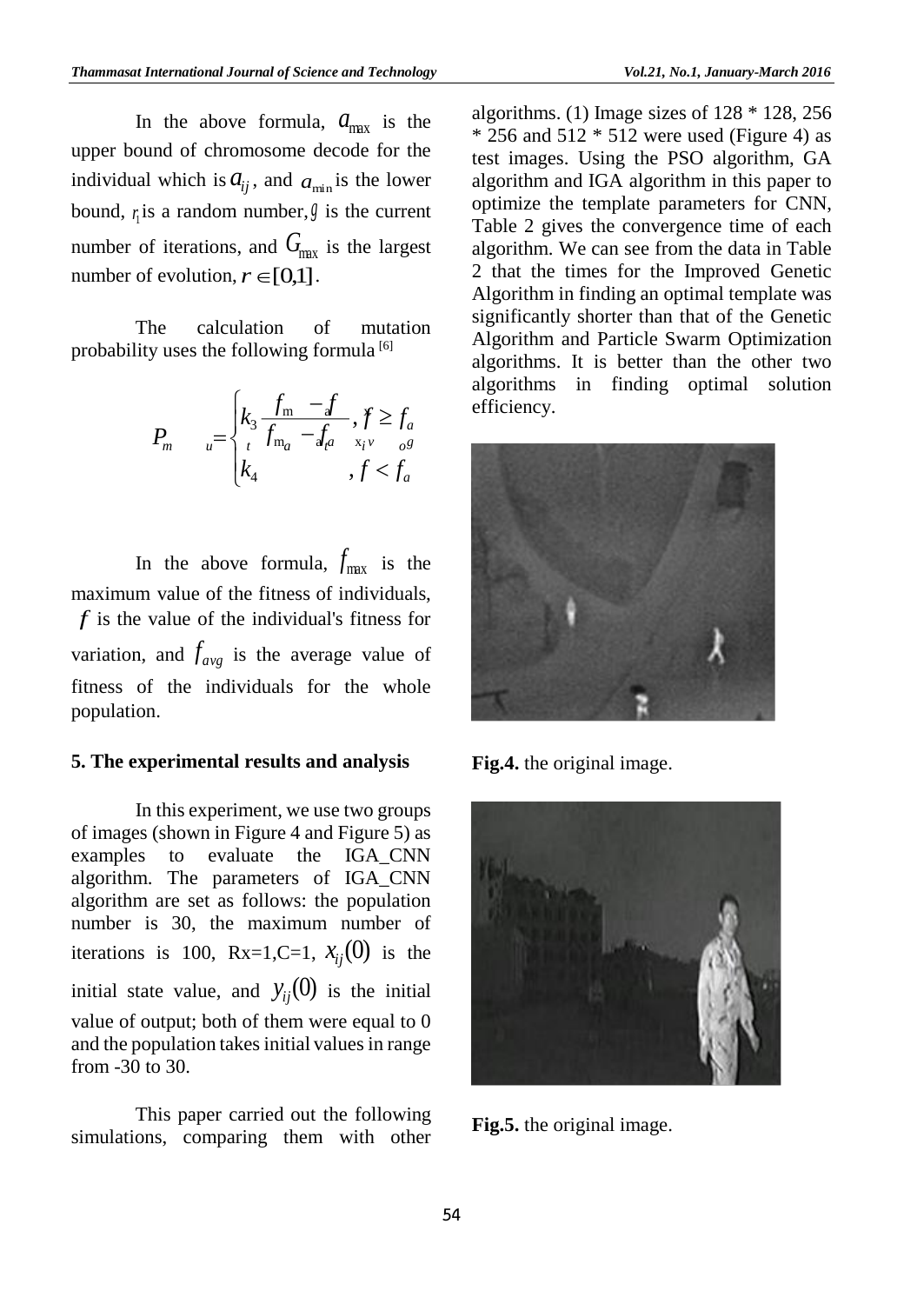| Image size  | Convergence time based<br>on PSO algorithm $(s)$ | Convergence time<br>based on $GA(s)$ | Convergence time<br>based on IGA $(s)$ ) |
|-------------|--------------------------------------------------|--------------------------------------|------------------------------------------|
| $128 * 128$ | 107.48                                           | 74.26                                | 49.83                                    |
| $256 * 256$ | 395.30                                           | 294.56                               | 226.63                                   |
| $512 * 512$ | 1562.28                                          | 1169.35                              | 862.32                                   |

**Table 2.** The convergence time for the three algorithms to process different images.

(2) In order to compare different algorithms, we used the image of 256 \* 256 shown in Figure 5 as the test images, and used the PSO algorithm, GA algorithm and IGA algorithm in this paper to optimize the template parameters for CNN. The resulting template from each algorithm is shown in Table 3. Then also by using this method, we can get

the parameters of the template in Figure 4 which is also of  $256 * 256$ . Template parameters were used with the CNN algorithm for human body edge detection in the infrared image shown in Figure 4 and Figure 5. We compare the result with the Canny edge detection algorithm which at present is the best algorithm for edge detection.

**Table 3.** The optimal value as using the three algorithms for optimized CNN edge extraction for Figure 5.

| <i>PSO_CNN</i>                                                                                                                    | <i>GA_CNN</i>                                                                                                             | <i>IGA_CNN</i>                                                                                                                 |
|-----------------------------------------------------------------------------------------------------------------------------------|---------------------------------------------------------------------------------------------------------------------------|--------------------------------------------------------------------------------------------------------------------------------|
| $A = \begin{bmatrix} 0 & 0 & 0 \\ 0 & -2.4530 & 0 \\ 0 & 0 & 0 \end{bmatrix}$                                                     | $A = \begin{bmatrix} 0 & 0 & 0 \\ 0 & -2 & 0 \\ 0 & 0 & 0 \end{bmatrix}$                                                  | $A = \begin{bmatrix} 0 & 0 & 0 \\ 0 & -2 & 0 \\ 0 & 0 & 0 \end{bmatrix}$                                                       |
| $B = \begin{bmatrix} -11.2078 & -9.0538 & -11.2078 \\ -9.0538 & -5.2204 & -9.0538 \\ -11.2078 & -9.0538 & -11.2078 \end{bmatrix}$ | $B = \begin{bmatrix} -8.0202 & 7.5032 & -8.0202 \\ -7.5032 & 2.1252 & 7.5032 \\ -8.0202 & 7.5032 & -8.0202 \end{bmatrix}$ | $B = \begin{bmatrix} -0.8754 & -4.7583 & -0.8754 \\ -4.7583 & -14.2706 & -4.7583 \\ -0.8754 & -4.7583 & -0.8754 \end{bmatrix}$ |
| $I = -14.5612$                                                                                                                    | $I = -13.2488$                                                                                                            | $I = -5.9617$                                                                                                                  |

The above templates are applied to the different algorithms to get the template parameters for Figure 5 in Cellular Neural Network. From the template we can see that, the template B consists of nine values which are called  $b_1$ ,  $b_2$ ,  $b_3$ , values. While  $b_3$  is the center point of the corresponding local area, and gives the largest contribution for the

image processing,  $b<sub>1</sub>$  is far from the center, and its contribution for the processing is the lowest. From the above three template values it can be seen that in the B parameter which is obtained by IGA\_CNN, the  $b_3$  is -14.2706, while the  $b_1$  is -0.8754. It means that the center value is larger, and the one far from the center

 $\overline{\phantom{a}}$  $\overline{\phantom{a}}$  $\overline{\phantom{a}}$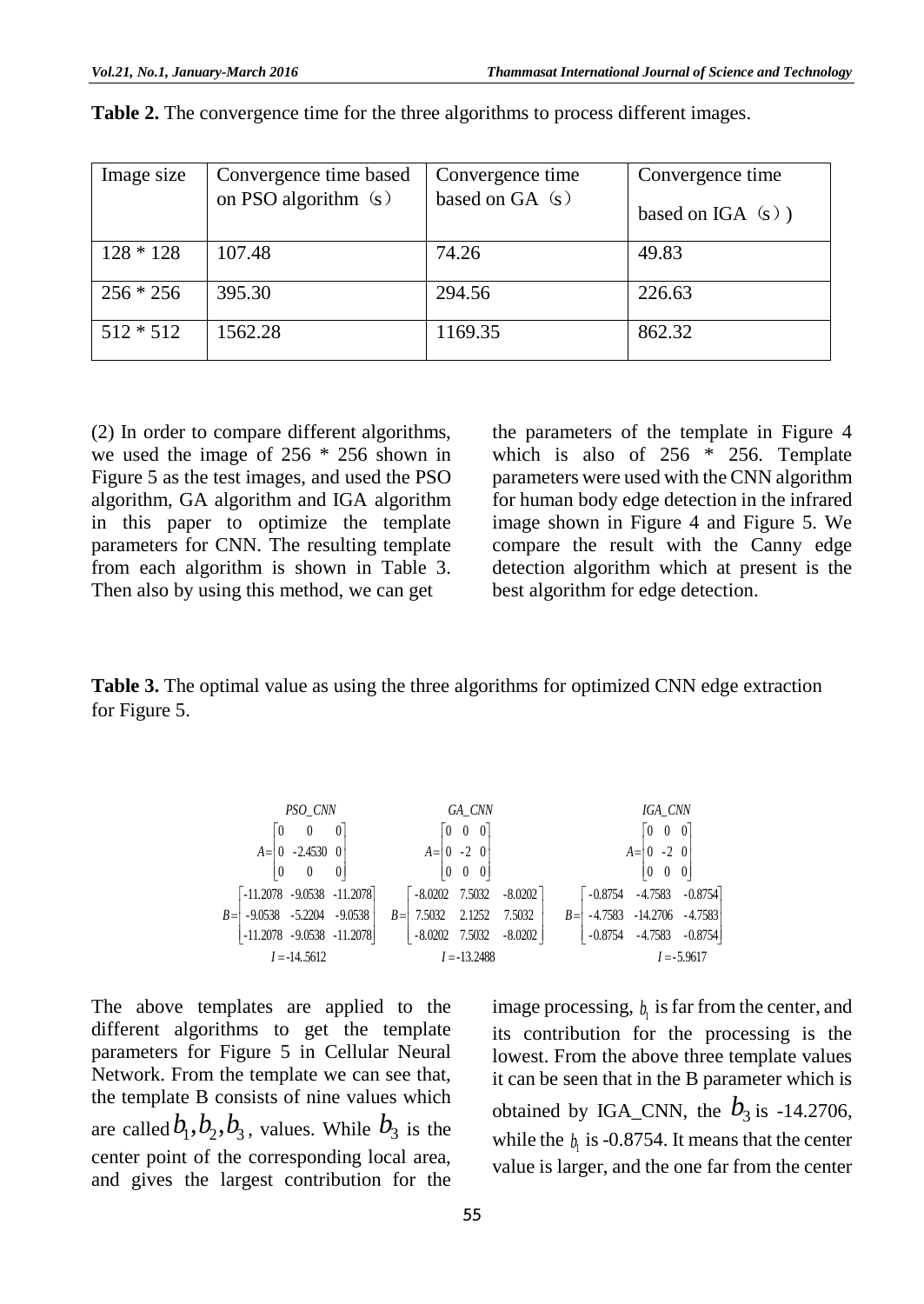is smaller. It conforms the characteristics of the Gauss filter, which has the best effect.

We obtained the human body edge detection result as shown in Figure 6 and Figure 7 by using the CNN algorithm based on the IGA algorithm, the CNN algorithm based on the GA algorithm and the CNN algorithm based on the PSO algorithm. We find that IGA\_CNN can greatly reduce the effect of high frequency noise because the control coefficient B has the filtering function, and it can detect the human edge information in an infrared image more accurately, while having low false detection of other objects such as roads, cars, trees and other redundant information which are not needed for subsequent processing. It also can greatly improve the processing speed of the subsequent target tracking. The convergence speed of the IGA\_CNN algorithm is clearly faster than both PSO and standard GA.



**Fig.6.** The body edge detection effect using different algorithms with the original image 4 as input.



**Fig.6.** The body edge detection effect using different algorithms with the original image 5 as input.

#### **6. Conclusion**

This paper introduces in detail the use of sub populations across the generations of selection and parallel genetic idea, and sets up a method to design the template in cellular neural networks with the improved genetic algorithm. We applied this algorithm for edge detection in the infrared images. We found that this algorithm not only has faster convergence speed but also the search for the optimal solution is better than that of the traditional genetic algorithm and the PSO algorithm. It can greatly reduce the effect of high frequency noise because the control coefficient B has the filtering function; it also can more accurately detect the human edge information in infrared images, while having low false detection of other objects and other redundant information. This can greatly improve the processing speed of the subsequent target tracking. Therefore, the IGA algorithm provides a new way for cellular neural network parameter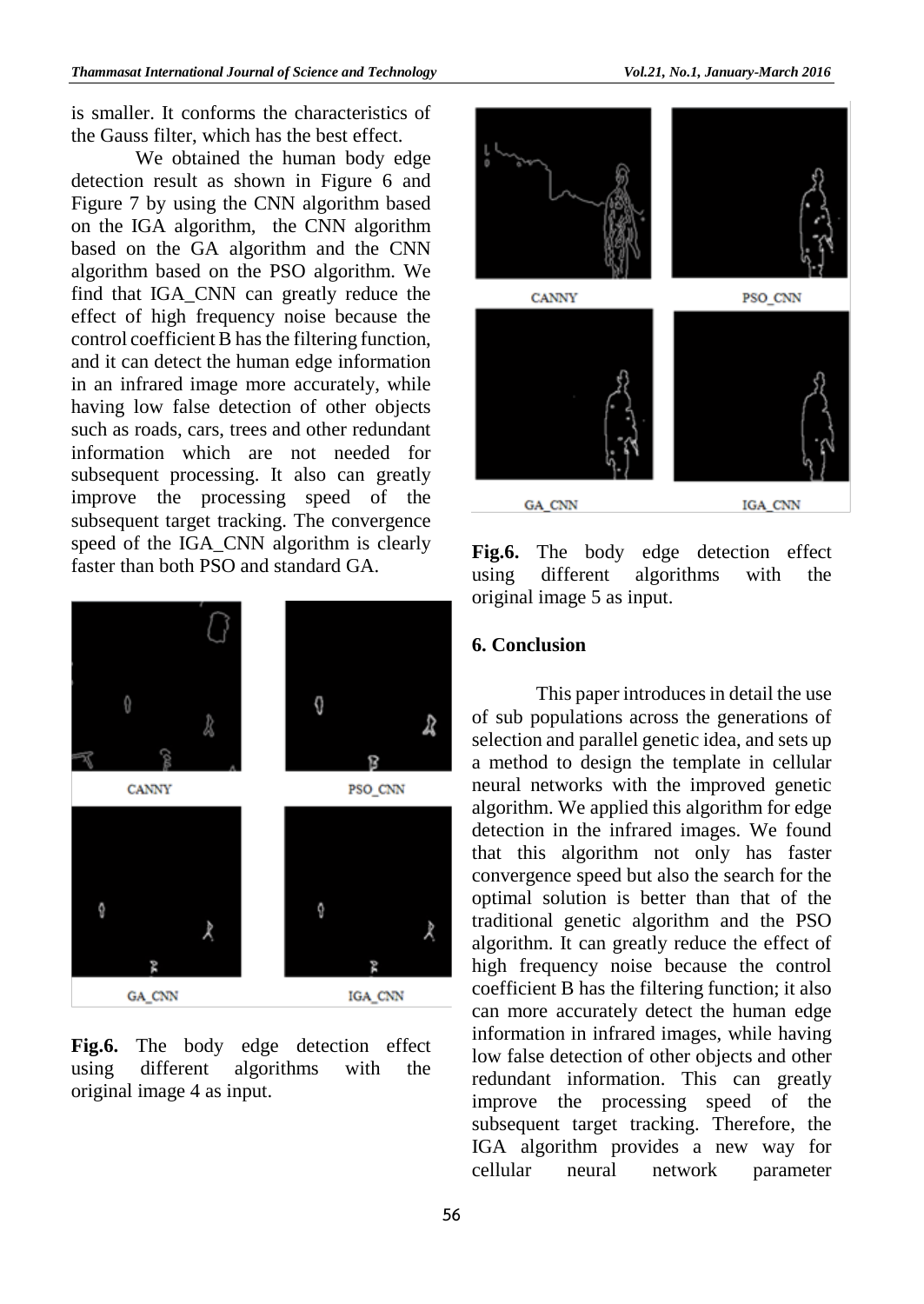optimization which also provides a new method for human body edge detection in infrared images.

#### **7. References**

- [1] Wang Jianlai, Yang Chunling and Sun Chao, A Novel Algorithm for Edge Detection of Remote Sensing Image Based on CNN and PSO [C]. 2nd International Congress on Image and Signal Processing, CISP 2009, pp.17- 19, 2009.
- [2] Ahmed, S., and Dey S. Sarma, Image Texture Classification Using Artificial Neural Network[C]. 2011 2nd National Conference on Emerging Trends and Applications in Computer Science, NCETACS 2011, pp.1-4, 2011.
- [3] Basturk, A. and Gunay, E., Clonal Selection Algorithm Based Cloning Template Learning for Edge Detection in Digital Images with CNN[C], Signal Processing, Communication and Applications Conference, Aydin, April, 20-22, pp.1-4, 2008.
- [4] Tukel, M. and Yalcin, M.E., A New Architecture for Cellular Neural Network on Reconfigurable Hardware with an Advance Memory Allocation Method<sup>[C]</sup>, Cellular Nanoscale Networks and Their Applications, Cellular Nanoscale Networks and Their Applications, Berkeley, CA, Feb. 3-5, pp. 1-6, 2010.
- [5] Osama Basil Gazi and Mohamed Belal, Edge Detection in Satellite Image Using Cellular Neural Network,International Journal of Advanced Computer Science and Applications,No. 10, 2014.
- [6] Wei Wang, , Li-Jun Yang , Yu-Ting Xie and You-wei An, Edge Detection of Infrared Image with CNN\_DGA Algorithm, Optik - International Journal for Light and Electron Optics, January, pp. 464-467, 2014.
- [7] Huaqing Li, Xiaofeng Liao, Chuandong Li, Hongyu Huang and Chaojie Li, Edge Detection of Noisy Images Based on Cellular Neural Networks, Commun Nonlinear Sci Numer Simulat, vol. 16, pp. 3746-3759, 2011.
- [8] Alper Basturk and Enis Gunay, Efficient Edge Detection in Digital Images Using a Cellular Neural Network Optimized by Differential Evolution Algorithm, Expert Systems with Applications, vol. 36, pp. 2645- 2650, 2009.
- [9] Ji-Zhao Hua, Jian-Guo Wang, He-Qiang Peng and Jing-Yu Yang, A Novel Edge Detection Method Based on PCA1, IJACT: International Journal of Advancements in Computing Technology, Vol. 3, No. 3, pp. 228 - 238, 2011.
- [10] Azian Azamimi Abdullah, Bu Sze Chize, and Zulkarnay Zakaria, Design of Cellular Neural Network (CNN) Simulator Based on Matlab for Brain Tumor Detection, Journal of Medical Imaging and Health Informatics, Vol. 2, pp. 1-11, 2012.
- [11] Biliana, S., Paskaleva and Majeed M. Hayat, Joint Spatio-spectral Based Edge Detection for Multispectral Infrared Imagery[C]. 2010 IEEE International on Geoscience and Remote Sensing Symposium, IGARSS 2010, pp. 2198-2201, 2010.
- [12] Grassi, G. and Cafagna D., Dynamic Properties of a Class of Cellular Neural Networks: Model, Stability Analysis and Design Method[C]. Proceeding of the International Joint Conference on Neural Networks, IJCNN 2003, pp. 61- 65, 2003.
- [13] SanthoshKumar, S., Vignesh J., Rangarajan, L.R., Narayanan, V.S., Rangarajan, K.M. and Venkatkrishna, A.L., A Fast Time Scale Genetic Algorithm Based Image Segmentation using Cellular Neural Networks (CNN)